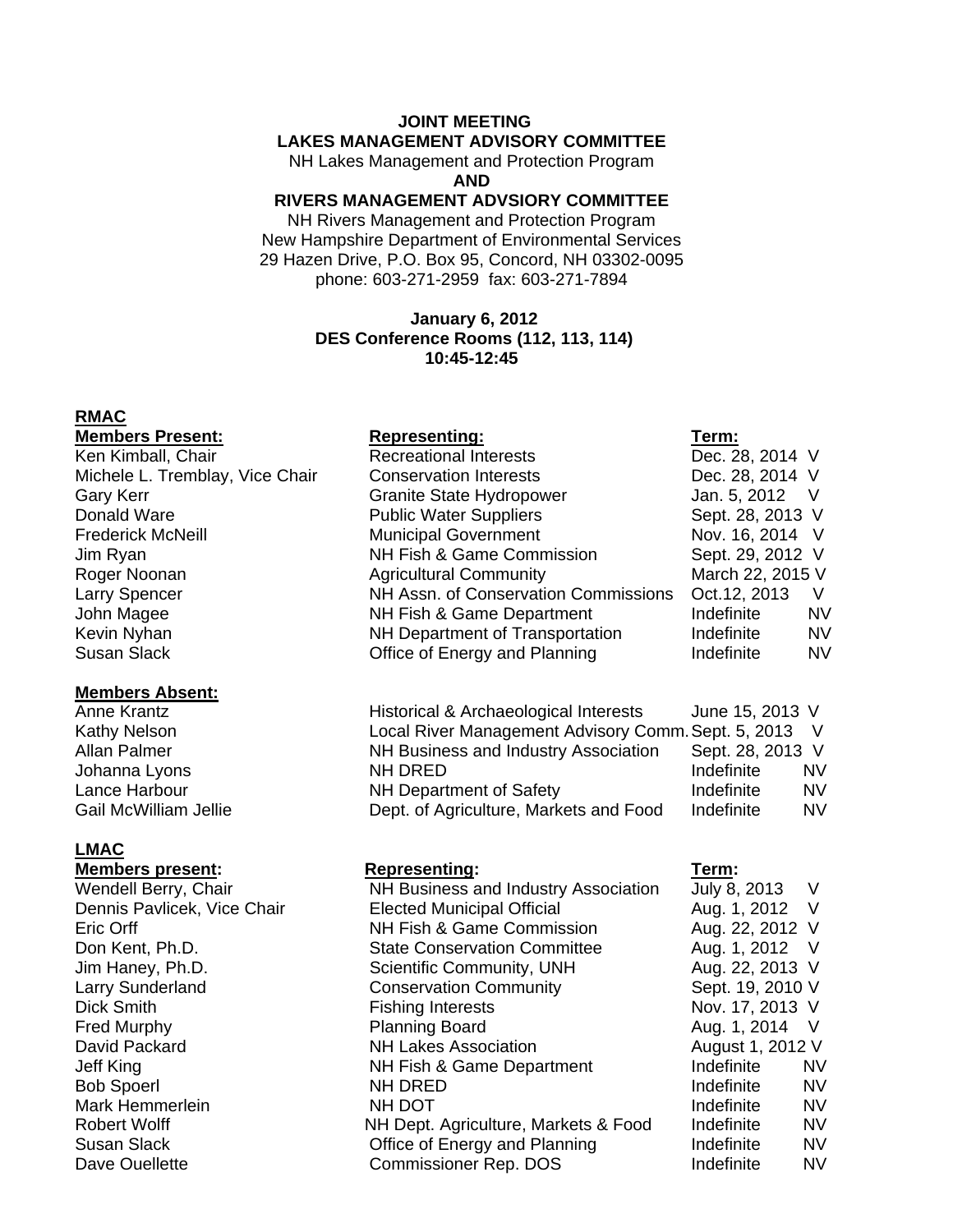### **Members not present**:

### **Staff Present:**

### **Guests:**

**June Fichter Shoreland Advisory Committee** Tom O'Brien NH Lakes Association President<br>
John Cooley Cooley Coon Preservation Committee Loon Preservation Committee

The Joint RMAC/LMAC Meeting was called to order at: 10:50am by RMAC Chairman Ken Kimball

- **A. Introductions**: RMAC and LMAC members introduced themselves and the organizations they represent.
	- $\checkmark$  Michele Tremblay made a motion to accept the Joint RMAC/LMAC meeting minutes from October. Seconded by Bob Spoerl. No discussion. Motion passed unanimously.

**B. Shared Committee Responsibilities**: Joint discussions about how to proceed knowing that a lot of what we are supposed to do is not going to happen with budget cuts. Immediate steps included modifying the LMAC and RMAC process to review surplus lands.

1) Surplus Land Review: The revised checklist was reviewed by the committee members. Ken Kimball suggested putting the checklists on separate letterhead for each of the committees. Staff will make the other changes requested and will send to committee members for review/approval at the March meeting. Two separate documents will go out; the RMAC will review and accept their version and the LMAC will review and accept their version.

2) Legislative and Regulatory Review: Jacquie reviewed the LMAC and RMAC legislative tracking spreadsheet. To compile the spreadsheet, Tara started with the DES spreadsheet and then did an additional search for LSRs for terminology of interest to both committees. This resulted in 22 House Bills and 9 Senate Bills of interest to the committees. Jacquie said we will try to update on a weekly basis in between meetings, but given our workloads, this is not guaranteed.

Chairman Kimball mentioned not only tracking but submitting testimony. If RMAC/LMAC position is similar, DES will only have to draft one letter and committees can tweak letters. How are we going to deal with the timeline? Michele mentioned an addition to the legislative spreadsheet to please add "the proposed bill pertaining to an oversight committee for the Department of Environmental Services"; she would like to provide a position.

RMAC and LMAC legislative sub-committees will meet (separately) to discuss current legislation and present findings to the rest of the committees. The committees will then vote on the bills and move forward with testifying.

John Irwin NH Marine Dealers Association August 22, 2014 Jim Morash **Tourism Industry Tourism Industry** August 1, 2013<br>VACANT VACANT NH Assoc. Conservation Commissions VACANT TBD **NH Assoc. of Realtors** TBD

Jacquie Colburn Lakes Coordinator, WMB Tara Johnson **Asst. Planner**, WMB Carolyn Guerdet **Admin.** Asst., Water Division Ted Diers **Administrator**, WMB Amy Smagula Exotic Species Program Coordinator Sara Steiner VLAP/VRAP Coordinator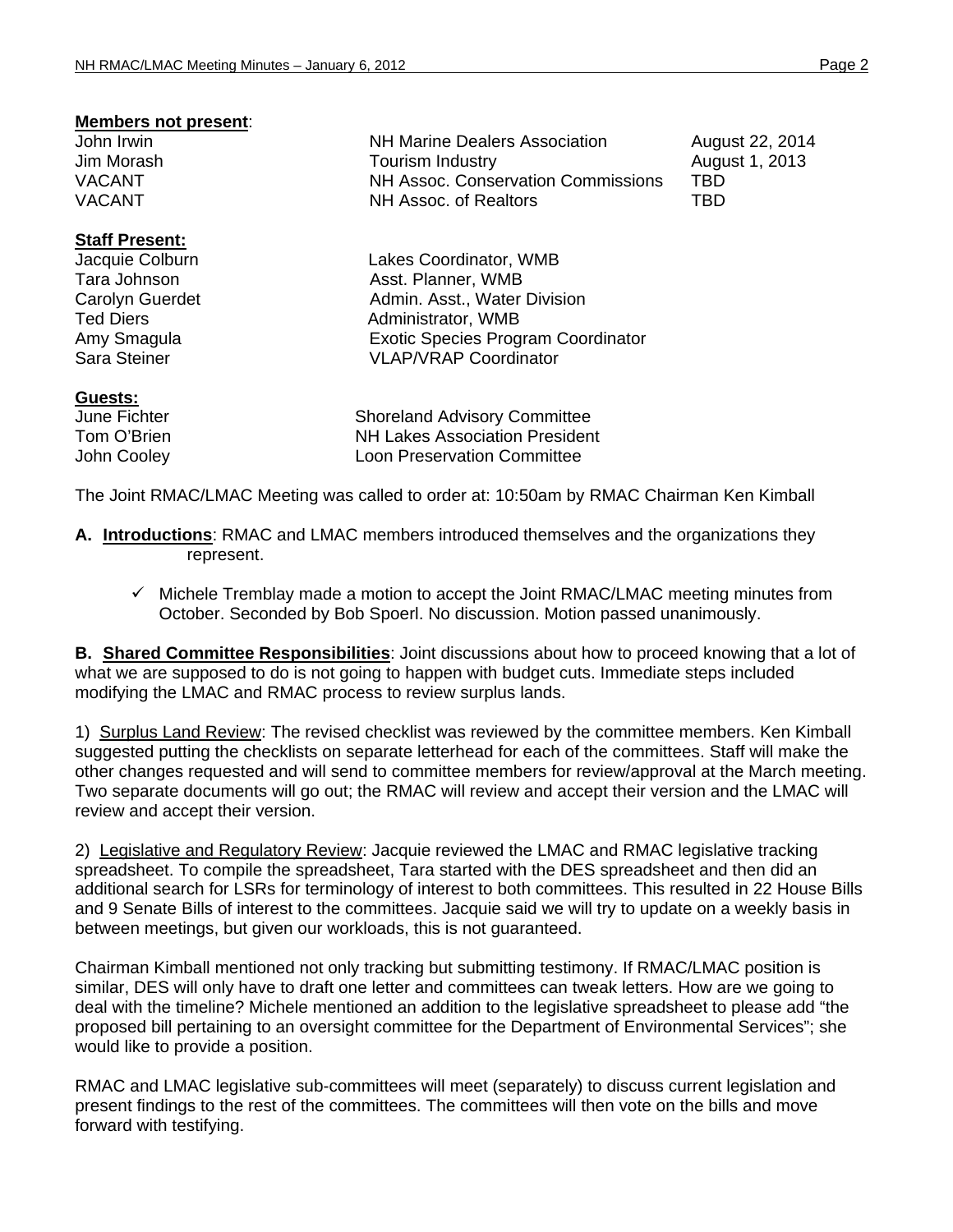Two bills Michele did not see in LSRs of concern to her: SB344-Why is DRED asking for permission to cut vegetation in shoreland areas for public safety? SB326- Michele does not think the states should be reimbursing municipalities for dam maintenance.

RSAs 483 and 483-A may need to be reviewed for possible future changes: Jacquie said we discussed this at the last meeting and we should look at the statutes to determine if there is anything that needs to be modified. Chairman Kimball's recommendation is to look at what's working versus what's not. This should be a separate discussion from funding and then make recommended changes to RSAs based on successes and failures over past decades.

Upcoming Legislative Breakfasts:

- 1/17/12 Conservation New Hampshire Green Eggs and New Hampshire Legislative Kick-Off Breakfast
- 2/15/12 NH Water Pollution Control Association and the New England Water Environment Association groups "Water Matters" Legislative Breakfast - Jim Gallagher, Tom Burack speaking

## 3) Maintaining the Long Term Viability of the Rivers and Lakes Programs:

Ted Diers discussed the Watershed Management Bureau reorganization. The Bureau has 45 FT and PT positions; 8-10 interns each summer. Twenty or so programs are responsible for many diverse activities.

• Funding is mostly federal. Specific funds to do specific things with specific deliverables. Federal budget is okay for 2012. Submit the 305(b) report every two years to EPA and to Congress re: what is the state of our water quality in the state relative to our water quality standards in the state. Of the 30,000 assessment units we have, approximately 3,500 units are not meeting water quality standards.

• Now we are collecting less data than 4 -5 years ago relative to the assessments we are doing. Why the Reorganization?

- Changes in staff, heavy demands, many different programs, declining funding.
- Engaging in an effort to better organize ourselves.
- Maximize skills across the bureau.
- How do we handle opportunities and challenges better without deteriorating our core mission?
- Better define role of water management bureau within the state.
- What is needed of us?
- How do we better communicate what we have? Be more succinct.
- Where are we? Staff survey.
- How can we do things better, what can we do less of?

Michele - asked Ted to add a bullet to his list for external consultation.

## Highly Important areas:

Ted explained that we have had in-house sessions to determine what success would look like. If we were to do monitoring really well what would that look like? Staff will be heading into more sessions in the next few weeks. Interviews with senior leadership will follow. A reorganization plan may include moving boxes on the org chart. Eventually, we will conduct some implementation and look at whether we did it right.

Focus areas:

- 1) Monitoring & Assessment
- 2) Planning
- 3) Education & Outreach
- 4) Restoration & Protection
- 5) Regulation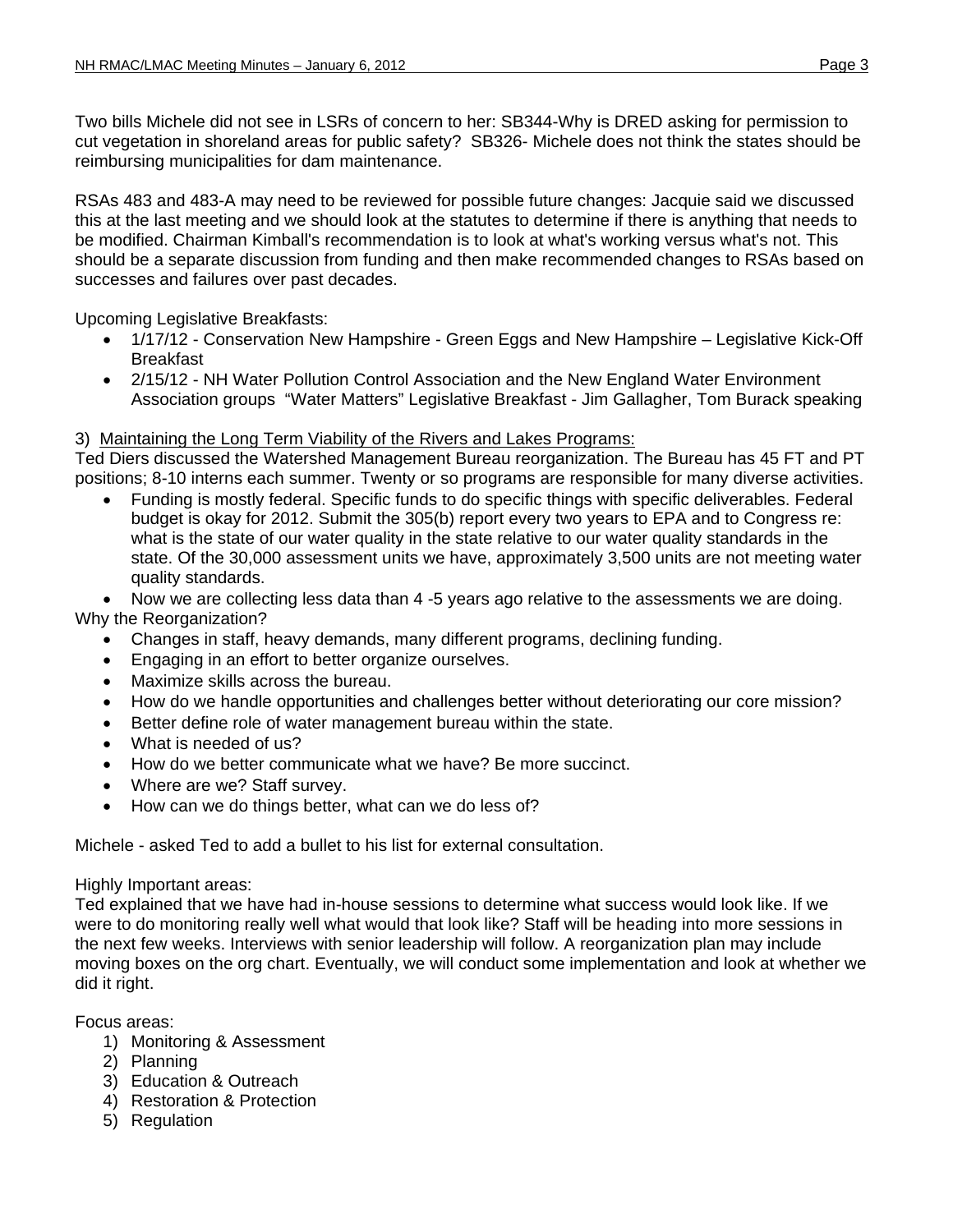Initial impressions- there is a genuine interest in working across program areas. Current organization is largely driven by history and funding sources. EPA is requiring us to prioritize activities, i.e. watersheds, or issues (such as nutrients). Water quality is our "thing." We need to communicate analyses and data better within our organization and outside as well.

*What would a water quality action plan look like*? Timeframes? Will begin over the next few weeks. Also things need to be done quickly especially summer activities/monitoring. Would like to report back at next meeting to give conceptual plan. Jim Haney - Are we looking for partnerships? Such as towns, nonprofits, university, to do the things we want to do, rather than say we can't do it and not look at outside sources. Ted mentioned that some things we do, may not be that important any longer. Michele – Can federal funds be redirected to rivers and lakes program? Indicators? Are we still working on them since Jenn Rowden left? Impaired Waterbodies List (303d list) as well as Beach Program, VLAP and VRAP can be used as indicators.

Ted - What would make you scream the loudest if we stopped doing it tomorrow? What would you require to make you do your work better? What should we do MORE of? How do you spend 90% of your time dealing with 90% of the problem?

## Sustainability Initiative:

Fred Murphy – Of the 8 issues in the S.I., we have not gotten a status report regarding the Management of the invasive species. Would like to see the issues in the initiative addressed in the reorganization. Ted - How many things do we do for just one purpose? Examine this carefully. How important is that one purpose, can it have a broader utility. For example, we are combining data from VLAP, invasives and beaches into one report.

These two agenda items were not addressed due to lack of time:

Meeting Current LMAC/LMPP and RMAC/RMPP Objectives

Developing a Strategy to Move Lake and River Stewardship Forward

4) Future LMAC and RMAC Meeting Dates and Times: Joint Meeting: March, 30, 2012 We will discuss lake levels and instream flow and legislation, and will check-in with the Shoreland Advisory Committee.

Independent Meetings: June 2012 for RMAC and July 2012 for LMAC

# **C. Shoreland Water Quality Protection Act** (formerly CSPA) and the Shoreland Advisory Committee:

1) The Shoreland Advisory Committee: June Fichter-sitting in for Mark Traeger Established in 2010 by legislature. 20 members. 10 individuals representing waterfront property owners, the other 10 include individuals representing realtors, and various other organizations. The purpose of the SAC is to advise the commissioner.

SAC Recommendations Regarding Future Amendments to RSA 483-B - discussed purpose, reviewed what seems to be working and what is not working with respect to shoreland protection. June talked about scientific underpinnings regarding shoreland protection. One decision voted on unanimously in November was to separate the discussion into 2 parts.

1) "Process" which involves DES.

2) "Standards" - separated out to rivers, lakes and estuaries because a buffer that is appropriate for a lake is not appropriate for an estuary or salt water marsh. Three subcommittees will come up with standards for each. The group is trying to clear up ambiguities, i.e. "Unaltered state." What does it mean? One purpose of the subcommittees is to illicit opinions on shoreland regulations. How are they working or not working? Bud - What is the timeframe for getting input to the SAC committee? No hard timeline, however they would like to see input within 1 to 2 months. Ken-How are you parsing out buffers? Issue of buffers is more than just for water quality; it is for wildlife and other purposes as well. Michele - Is there hope to put in a bill in the future that can include enforcement? It is unenforceable